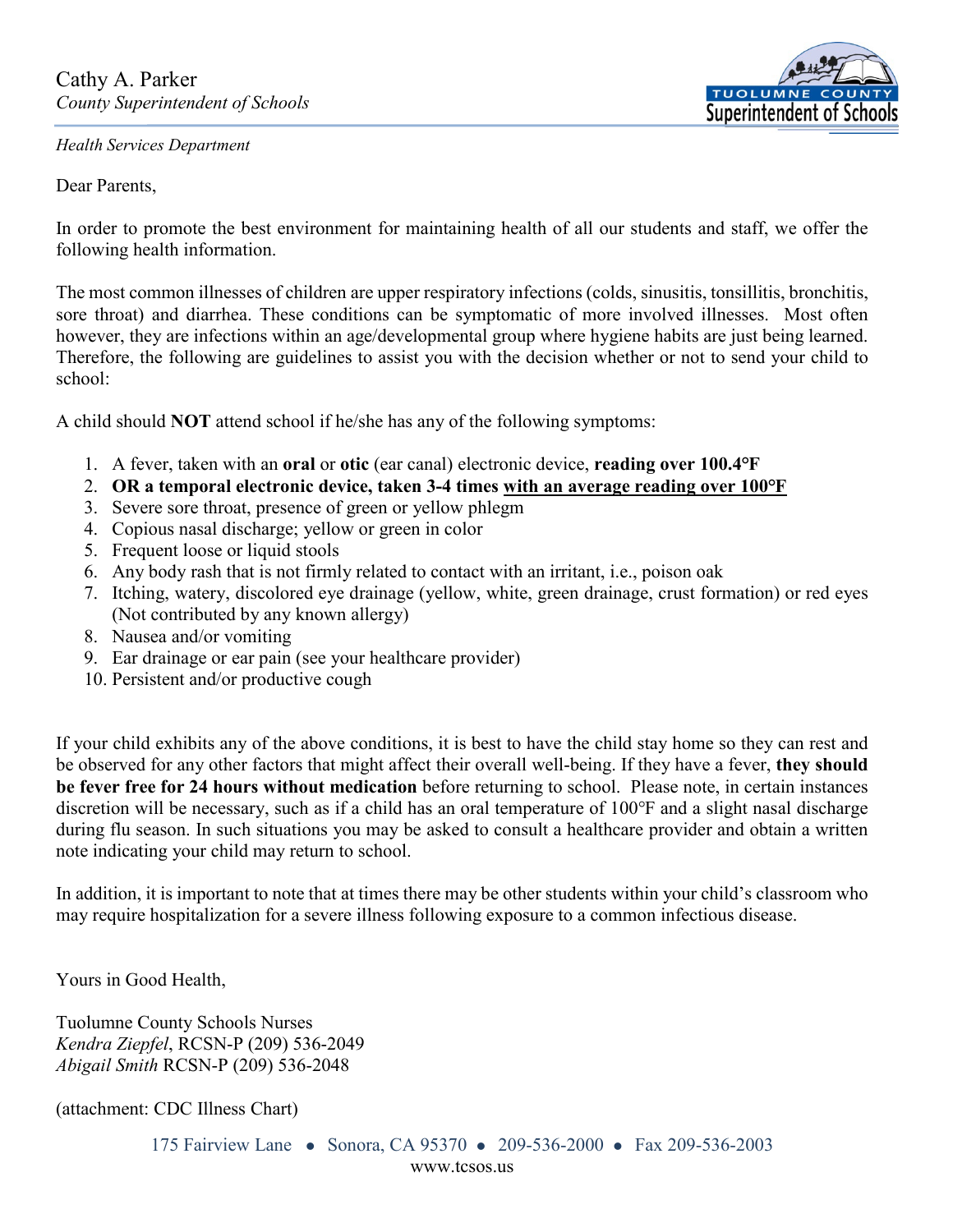## **WHEN TO CALL PARENT/GUARDIAN OR SEND A STUDENT HOME FROM SCHOOL**

Information compiled from CDC (Centers for Disease Control): and DOH (Department of Health)

Deciding when to send a student home from school is not always easy. It's important for children to attend school and for some parents staying home means missing work. But when a child is truly sick, they need to stay home in the care of an adult to get well and to prevent spreading illness to others.

The following information to decide when to send a child/student home from school. Please follow the following information to notify parents as well:

COUGH: A mild hacking cough often starts after the first few days of a common cold. A child with mild symptoms, no fever and otherwise feeling well may be fine at school.

WHEN TO SEND A STUDENT HOME: A child with deep or uncontrollable coughing belongs at home even without a fever. A child with cough and fever must stay home from school for at least 24 hours after they no longer have a fever or signs of a fever, without the use of fever-reducing medicine.

## **DIARRHEA/VOMITING:**

WHEN TO SEND A STUDENT HOME: Children who have vomited or had diarrhea should be kept at home and should return to school only after being symptom-free for 24 hours.

**EAR ACHE:** Consult school nurse for earaches. Ear infections may require medical treatment.

**WHEN TO SEND A STUDENT HOME:** A child should stay at home until pain free.

FEVER: Fevers are a common symptom of viral and bacterial infection. Children are likely to be contagious to others when they have a fever.

WHEN TO SEND A STUDENT HOME: Any child with a fever of 100°F or higher should not attend school and should not return until they have been fever free for 24 hours. A child with flu-like illness (fever and a cough) must stay home from school for at least 24 hours after they no longer have a fever or signs of a fever, without the use of feverreducing medicine.

HEADACHES: A child whose only complaint is a mild headache usually does not need to be sent home from school. Complaints of frequent or more severe headaches can be noted to parent for parent to make decision if child needs to be evaluated by a medical provider, including vision exam if needed.

WHEN TO SEND A STUDENT HOME: A child with a significant headache should be send home only after contacting both school nurse and parent.

HEAD LICE: are tiny insects that live only on human scalps and hair. They do not cause illness or carry disease. An itchy scalp is the most common symptom. Adult lice are reddish brown, about the size of a sesame seed and can be hard to see. Lice lay nits (eggs) on strands of hair close to the scalp. Nits are easier to see than lice, look like tiny tan or white dots and are firmly attached to hair. Nits can usually be seen near the scalp behind ears, at the nape of the neck and under bangs. The most important step for getting rid of head lice is daily careful nit removal for at least 14 days using a special lice comb and by "nit picking". In addition, over the counter and prescription treatments are available.

WHEN TO SEND A STUDENT HOME: Student should be send home only if a live louse is found on head. The student is to remain at home until all live lice have been removed and home treatment has been administered. Student can remain in school even if nits are still present.

IMPETIGO: is a contagious bacterial skin infection that usually begins with small fluid filled blisters that cause a honeycolored crust on skin after bursting. It is important to have these symptoms evaluated by a medical provider because untreated infection can lead to serious complications. 24 hours after starting prescribed antibiotics, impetigo is no longer contagious.

WHEN TO SEND A STUDENT HOME: School nurse should be contacted if impetigo is detected. The nurse will then make decision if student should go home. Student is to stay home and may return 24 hours after starting prescribed antibiotics and impetigo is no longer contagious. Area should be covered at school at all times.